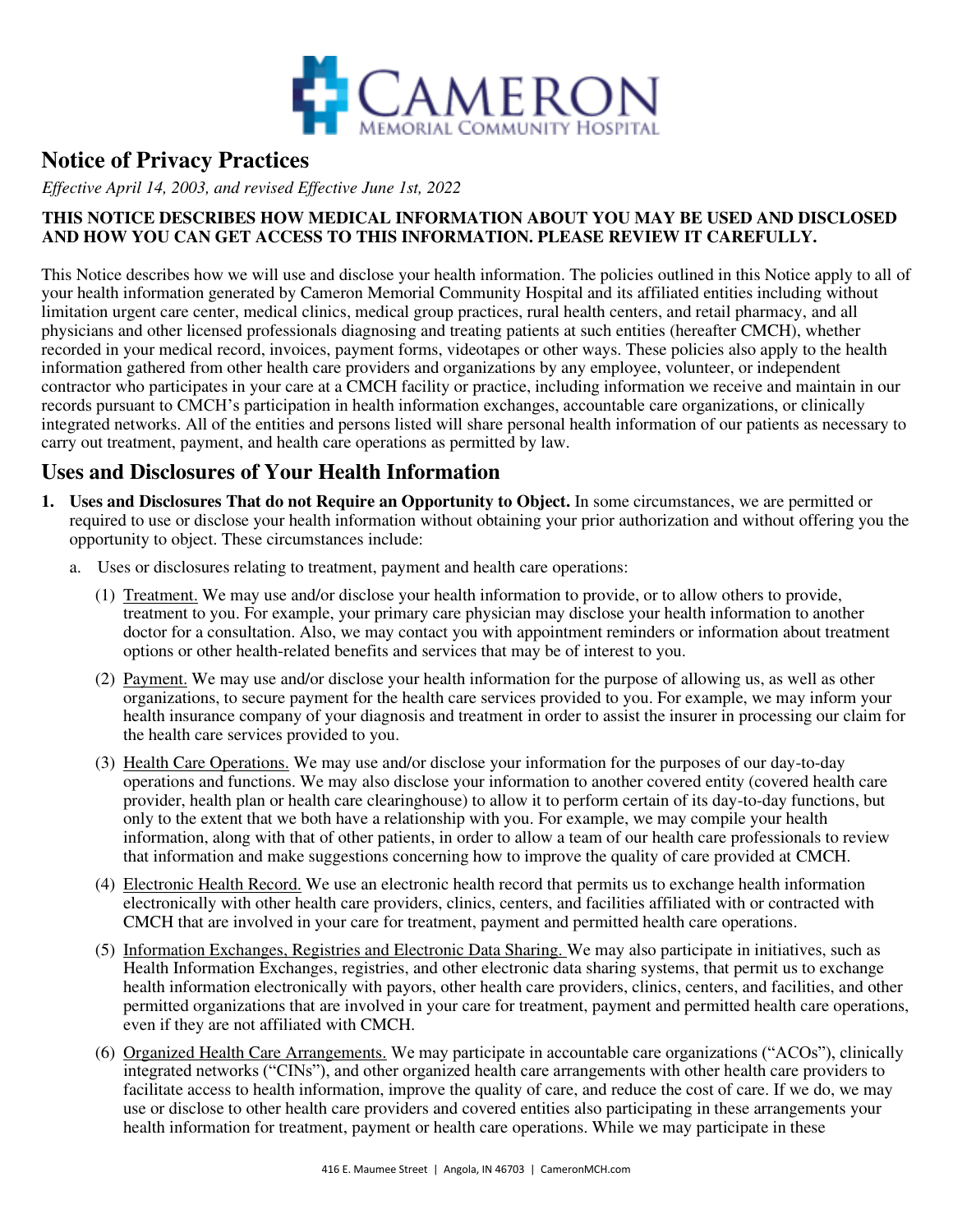arrangements, we do not assume liability for negligence, errors, omissions, or breaches of your privacy rights that are committed by other health care providers.

- (7) Business Associates. Certain aspects and components of our services may be performed through contracts with outside persons or organizations, such as auditing, accreditation, legal services, etc. At times it may be necessary for us to provide certain of your personal health information to one or more of these outside persons or organizations who assist us with our health care operations. In all cases, we require these business associates to appropriately safeguard the privacy of your information.
- b. When required by law, including to the Department of Health and Human Services if it wants to see that we're complying with federal privacy law;
- c. For public health purposes, such as required reporting of disease, injury, and birth and death, preventing disease, helping with product recalls, reporting adverse reactions to medications, or preventing or reducing a serious threat to anyone's health or safety;
- d. To disclose information about victims of abuse, neglect, or domestic violence as permitted or required by law;
- e. For health oversight activities, such as audits or civil, administrative or criminal investigations;
- f. For judicial or administrative proceedings;
- g. For law enforcement purposes;
- h. To assist coroners, medical examiners or funeral directors with their official duties;
- i. To facilitate organ, eye or tissue donation;
- j. For research, subject to a special approval process unless the information is in the form of a limited data set; or we may permit researchers to look at records to help them identify patients who may be included in their research project or for other similar purposes, as long as they do not remove or take a copy of any health information;
- k. To create de-identified health information by removing certain specified identifiers or obtaining a determination that the health information is not individually identifiable from a person with appropriate knowledge of and experience with generally accepted statistical and scientific principles and methods for rendering information not individually identifiable;
- l. To create a limited data set, which is health information that excludes certain direct identifiers and may only be used or disclosed for the purposes of research, public health, or health care operations;
- m. To avert a serious threat to health or safety;
- n. For specialized governmental functions, such as military, national security, presidential protective services, criminal corrections, or public benefit purposes; and
- o. For workers' compensation purposes, as permitted by law.
- **2. Uses and Disclosures that Require an Opportunity to Object.** We may also use or disclose your health information in the following circumstances. However, except in emergency situations, your incapacity, or if you are not present, we will inform you of our intended action prior to making any such disclosures and will, at that time, offer you the opportunity to object or restrict the information provided.
	- a. Directories. We may maintain a directory of patients that includes your name and location within the facility, your religious designation, and information about your condition in general terms that will not communicate specific medical information about you. Except for your religion, we may disclose this information to any person who asks for you by name. We may disclose all directory information to members of the clergy.
	- b. Notifications. We may disclose to your relatives or close personal friends any health information that is directly related to that person's involvement in the provision of, or payment for, your care. We may also use and disclose your health information for the purpose of locating and notifying your relatives or close personal friends of your location, general condition or death, and to organizations that are involved in those tasks during disaster situations.
- **3. Uses and Disclosures that Require your Written Authorization.** The following uses and disclosures of your health information require your written authorization:
	- a. Uses and disclosures of psychotherapy notes except: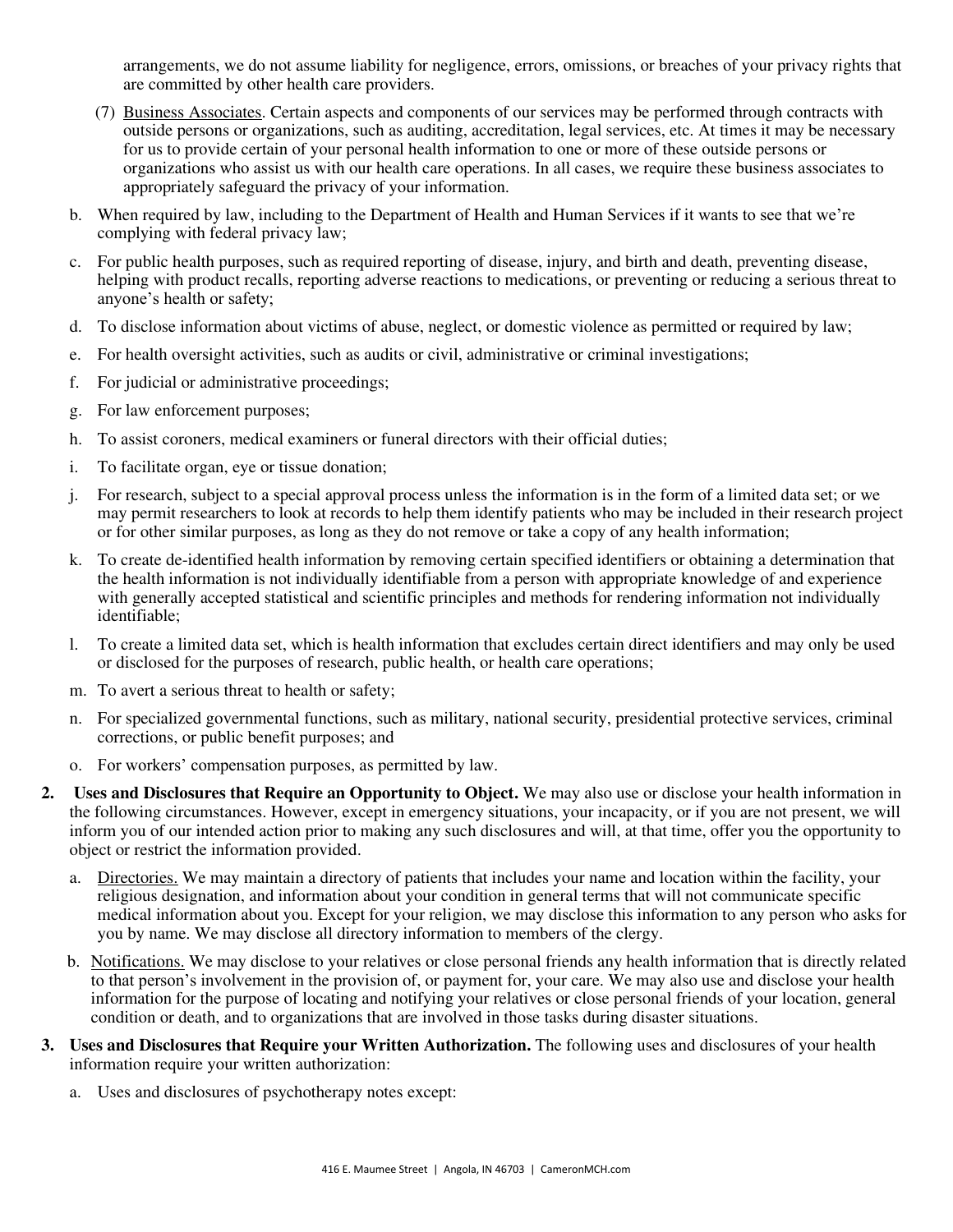- (1) To carry out the following treatment, payment, or health care operations: Use by the originator of the psychotherapy notes for treatment; use or disclosure by us for our own training programs; or use or disclosure by us to defend ourselves in a legal action or other proceeding brought by you;
- (2) Uses and disclosures to the federal Secretary of the Department of Health and Human Services required by the Secretary to investigate or determine our compliance with federal privacy regulations; and
- (3) Uses and disclosures required by law or permitted with respect to the following: health care oversight of the originator of the psychotherapy notes; about decedents to coroners and medical examiners; or necessary to prevent or lessen a serious and imminent threat to health or safety;
- b. Uses and disclosures for marketing purposes that involve remuneration to us from a third party, unless the communication is made in a face to face communication to you by us, or is a promotional gift of nominal value provided by us; and
- c. Disclosures that would constitute a sale of your health information.
- **4. Fundraising.** We may use or disclose your health information to contact you as part of our efforts to raise funds. You have the right to opt out of receiving such fundraising communications. All fundraising communications will include information about how you may opt out of future fundraising communications.
- **5. "Part 2" Records.** Except as allowed by Federal or State laws or rules, the disclosure of mental health records and any substance use disorder records subject to protection under a more stringent Federal law called "Part 2" will generally require your written authorization. You may revoke your authorization at any time, in writing, unless we have taken action based on your prior authorization, or if you signed the authorization as a condition of obtaining insurance coverage.

# **Your Rights**

- **1. To Request Restrictions.** You have the right to request restrictions on the use and disclosure of your health information for treatment, payment or health care operations purposes or notification purposes. To request a restriction, submit a written request to the Designated Contact listed on the final page of this Notice. We are not required to agree to your request. However, we must agree to your request to restrict the disclosure of your health information to a health plan, if the disclosure is for payment or health care operations and it is not otherwise required by law and the health information is solely related to items or services that you (or someone on your behalf) paid us for in full. If we do agree to a restriction, we will abide by that restriction unless you are in need of emergency treatment and the restricted information is needed to provide that emergency treatment.
- **2. To Limit Communications.** You have the right to receive confidential communications about your own health information by alternative means or at alternative locations. This means that you may, for example, designate that we contact you only via e-mail, or at work rather than home. To request communications via alternative means or at alternative locations, you must submit a written request to the Designated Contact listed on the final page of this Notice. All reasonable requests will be granted.
- **3. To Access and Copy Health Information.** You generally have the right to inspect and copy health information about you contained in clinical, billing, or other records used to make decisions about you other than psychotherapy notes and information compiled in anticipation of or for use in civil, criminal or administrative proceedings. To arrange for access to your records or to receive an electronic or paper copy of your records, you should submit a written request to CMCH HIM Release of Information, 416 E. Maumee St. Angola, IN 46703, [medrecords@cameronmch.com](mailto:medrecords@cameronmch.com) or Fax: 260-665-7882. If you request copies, you may be charged a reasonable, cost-based fee for copying and mailing the requested information.

Despite your general right to access your Protected Health Information, access may be denied in some limited circumstances. For example, access may be denied if you are an inmate at a correctional institution or if you are a participant in a research program that is still in progress. Access may be denied if the federal Privacy Act applies. Access to information that was obtained from someone other than a health care provider under a promise of confidentiality can be denied if allowing you access would reasonably be likely to reveal the source of the information. The decision to deny access under these circumstances is final and not subject to review.

In addition, access may be denied if (i) access to the information in question is reasonably likely to endanger the life and physical safety of you or anyone else, (ii) the information makes reference to another person and your access would reasonably be likely to cause harm to that person, or (iii) you are the personal representative of another individual and a licensed health care professional determines that your access to the information would cause substantial harm to the patient or another individual. If access is denied for these reasons, you have the right to have the decision reviewed by a health care professional designated by CMCH who did not participate in the original decision. If access is ultimately denied, the reasons for that denial will be provided to you in writing.